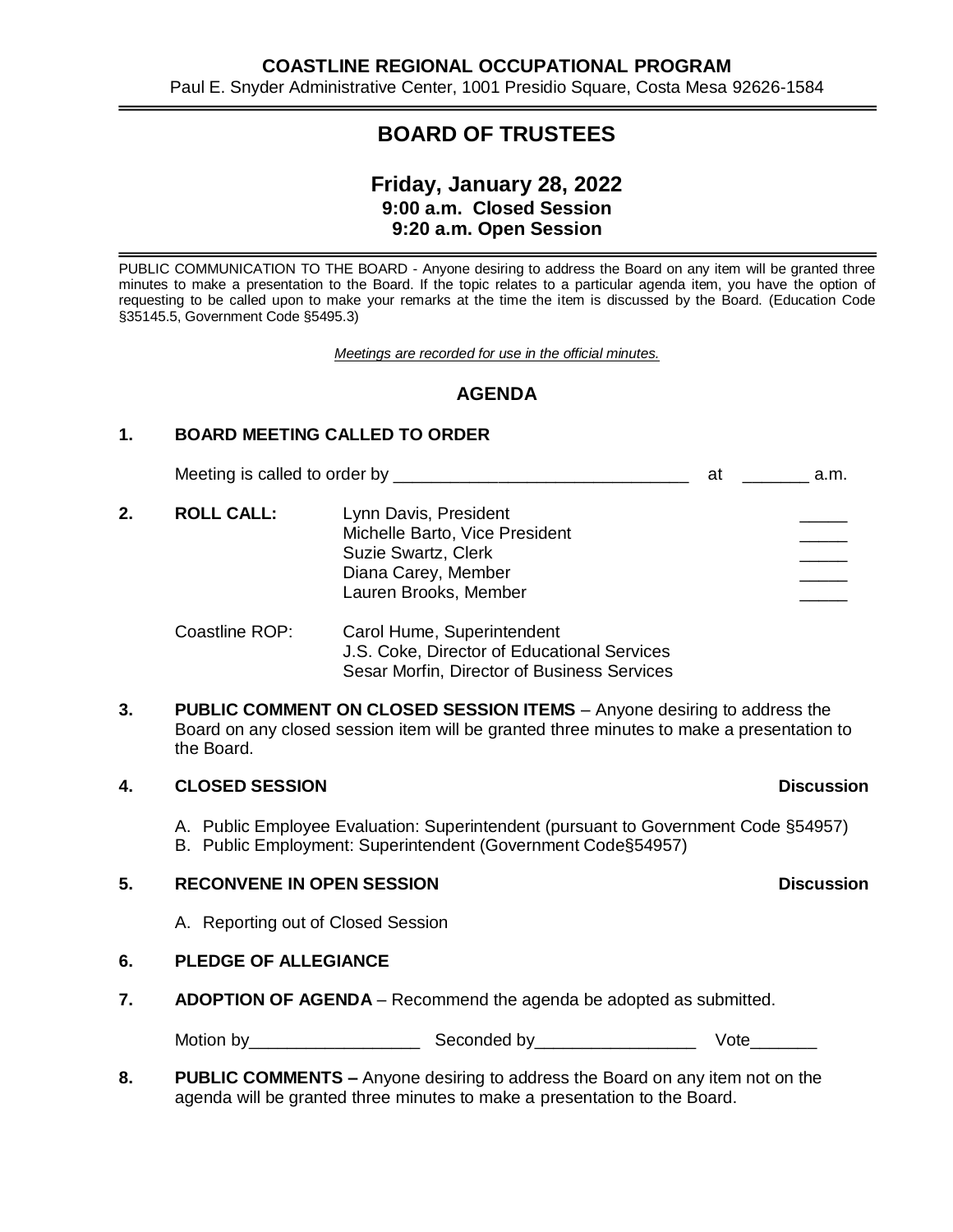## **INFORMATION ITEMS**

| 9.  | <b>SUPERINTENDENT'S REPORT - Carol Hume</b>                                                                                                                                                 |                             |                                                                                                                                                                                                                                                                                                                                                                           |                              |  |  |  |
|-----|---------------------------------------------------------------------------------------------------------------------------------------------------------------------------------------------|-----------------------------|---------------------------------------------------------------------------------------------------------------------------------------------------------------------------------------------------------------------------------------------------------------------------------------------------------------------------------------------------------------------------|------------------------------|--|--|--|
| 10. | <b>EDUCATIONAL SERVICES' UPDATE - J.S. Coke</b>                                                                                                                                             |                             |                                                                                                                                                                                                                                                                                                                                                                           |                              |  |  |  |
|     | <b>DISCUSSION/ACTION ITEMS</b>                                                                                                                                                              |                             |                                                                                                                                                                                                                                                                                                                                                                           |                              |  |  |  |
| 11. | of the attendees.                                                                                                                                                                           | AB 361- Brown Act Amendment | <b>Discussion/Action</b><br>According to AB 361, it is recommended the Board continue<br>to meet in person unless (1) state or local health officials have<br>imposed or recommended measures to promote social distancing<br>or (2) the legislative body has determined by a majority vote that<br>meeting in person would present imminent risk to the health or safety |                              |  |  |  |
|     |                                                                                                                                                                                             |                             |                                                                                                                                                                                                                                                                                                                                                                           |                              |  |  |  |
| 12. | Election of Officers - Recommend the Board<br>ratify the following district representatives for leadership<br>during 2022:                                                                  | <b>Discussion/Action</b>    |                                                                                                                                                                                                                                                                                                                                                                           |                              |  |  |  |
|     |                                                                                                                                                                                             | President<br><b>Clerk</b>   | Lynn Davis<br><b>TUSD</b><br>Vice President Michelle Barto NMUSD<br><b>Suzie Swartz</b><br><b>SVUSD</b>                                                                                                                                                                                                                                                                   |                              |  |  |  |
|     |                                                                                                                                                                                             |                             |                                                                                                                                                                                                                                                                                                                                                                           | $Vote$ <sub>__________</sub> |  |  |  |
| 13. | <b>Board Meeting Date/Time Changes</b>                                                                                                                                                      | <b>Discussion/Action</b>    |                                                                                                                                                                                                                                                                                                                                                                           |                              |  |  |  |
|     |                                                                                                                                                                                             |                             |                                                                                                                                                                                                                                                                                                                                                                           | $Vote$ <sub>_________</sub>  |  |  |  |
| 14. | <b>Contract Approval</b> – Approval of revisions<br>to the employment contract for the incoming superintendent,<br>Dr. Brian Dozer.                                                         | <b>Discussion/Action</b>    |                                                                                                                                                                                                                                                                                                                                                                           |                              |  |  |  |
|     |                                                                                                                                                                                             |                             |                                                                                                                                                                                                                                                                                                                                                                           | $Vote$ <sub>_________</sub>  |  |  |  |
| 15. | <b>Discussion/Action</b><br><b>Revision to Coastline ROP</b><br><b>Compensation Schedule</b> – Recommend the Board<br>approve the revised compensation schedule as presented.               |                             |                                                                                                                                                                                                                                                                                                                                                                           |                              |  |  |  |
|     |                                                                                                                                                                                             |                             |                                                                                                                                                                                                                                                                                                                                                                           |                              |  |  |  |
| 16. | <b>Receiving and Delivery Worker Job Description</b><br>Recommend the Board approve the receiving and<br>delivery worker job description.                                                   | <b>Discussion/Action</b>    |                                                                                                                                                                                                                                                                                                                                                                           |                              |  |  |  |
|     |                                                                                                                                                                                             |                             |                                                                                                                                                                                                                                                                                                                                                                           |                              |  |  |  |
| 17. | <b>Administrative Regulation AR 4217.3,</b><br><b>Classified Personnel Layoff/Rehire</b> - Recommend<br>the Board approve the revision of AR 4217.3, Classified<br>Personnel Layoff/Rehire. | <b>Discussion/Action</b>    |                                                                                                                                                                                                                                                                                                                                                                           |                              |  |  |  |
|     |                                                                                                                                                                                             |                             |                                                                                                                                                                                                                                                                                                                                                                           |                              |  |  |  |